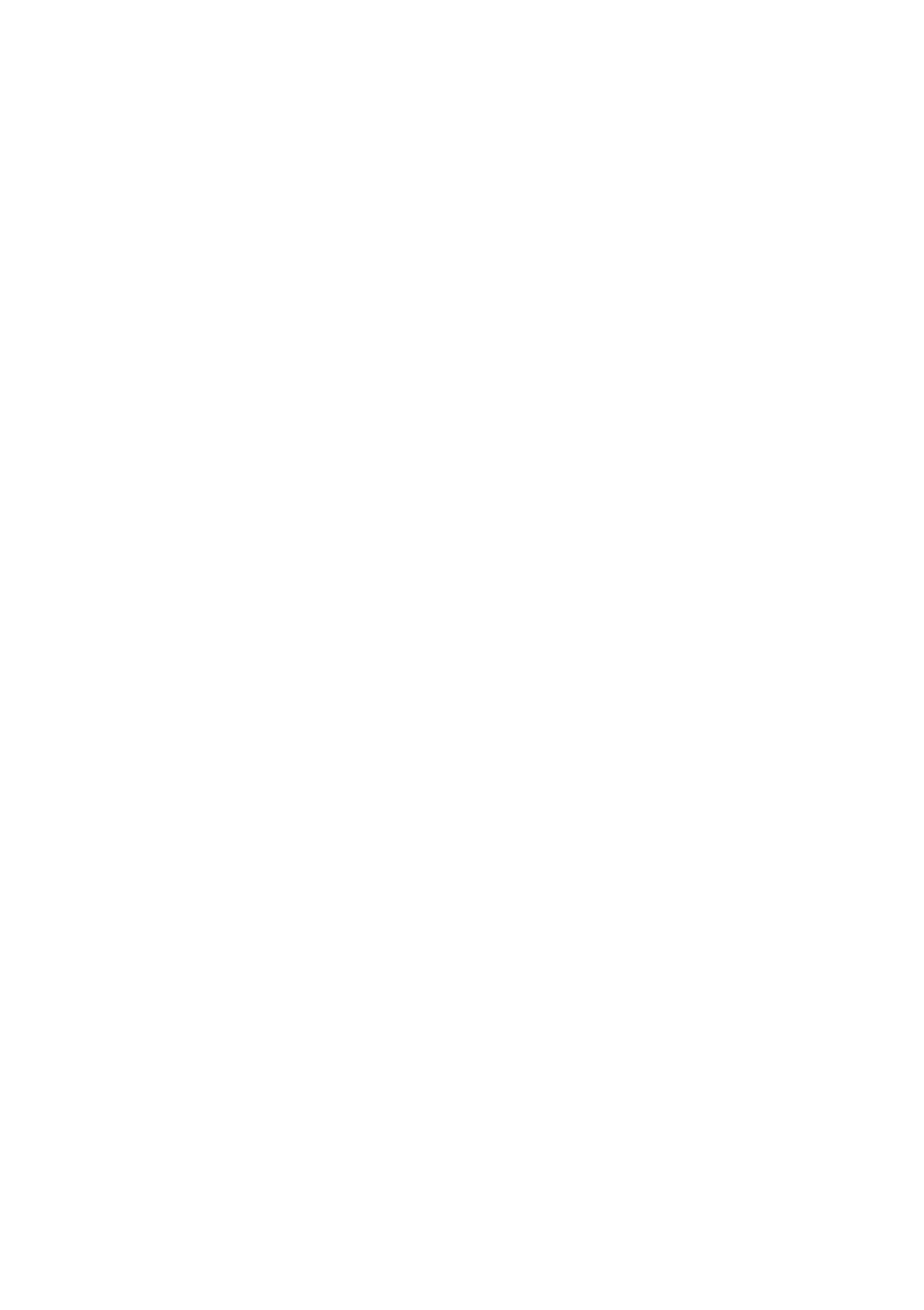"**We**", "**us**" and "**our**" for the purposes of this notice means the \*Royal Bank of Scotland International Limited (RBS International) and the data controller for the purposes of data protection law.

We are a member of NatWest Groupl plc (NatWest Group). More information about the NatWest group can be found at www.rbs.com by clicking on 'About Us'

### **About this privacy notice**

This privacy notice applies to your appointment as an intermediary on our behalf and sets out the basis on which any personal information about you will be processed by us. This privacy notice may be updated from time to time and we will communicate any changes to you.

#### **Personal information that we collect about you**

We will collect and process various types of personal information about you. This includes information that you provide to us (by communicating with us, whether face-to-face, by phone, e-mail or otherwise); information we collect or generate about you (such as call recordings or information relating to your use of our registration platform); information that we obtain from other sources (for example publicly available sources, such as the press, the electoral register, company registers and online search engines), or information provided by third parties (such as credit reference, fraud prevention or government agencies).

This information may include:

- personal details such as name, address, date of birth; information obtained during screening and due diligence checks;
- communications to and from us, and information stored or processed on bank IT systems, databases, and document management systems; and
- where permitted by law, information relating to criminal convictions or offences and alleged offences for specific and limited activities and purposes, such as to perform checks to prevent and detect crime, to comply with laws relating to money laundering, fraud, terrorist financing, bribery and corruption, and for international sanctions.

#### **Uses of your personal information**

Your personal information may be stored and processed in the following ways and for the following purposes:

- to check your identity and process and manage your registration as an intermediary including assessing your suitability
- to carry out adverse media checks, screening against external databases and sanctions lists and establishing connections to politically exposed persons. This may include information relating to criminal offences obtained from pre-registration screening;
- for the day to day management of your role as an intermediary (such as processing your registration, interactions with our regulators; statutory and regulatory filings within all jurisdictions where we operate; providing you with advice and support; for inclusion on internal and external websites; and communicating with you)

\* RBS International also trades as NatWest International, Isle of Man Bank and Coutts Crown Dependencies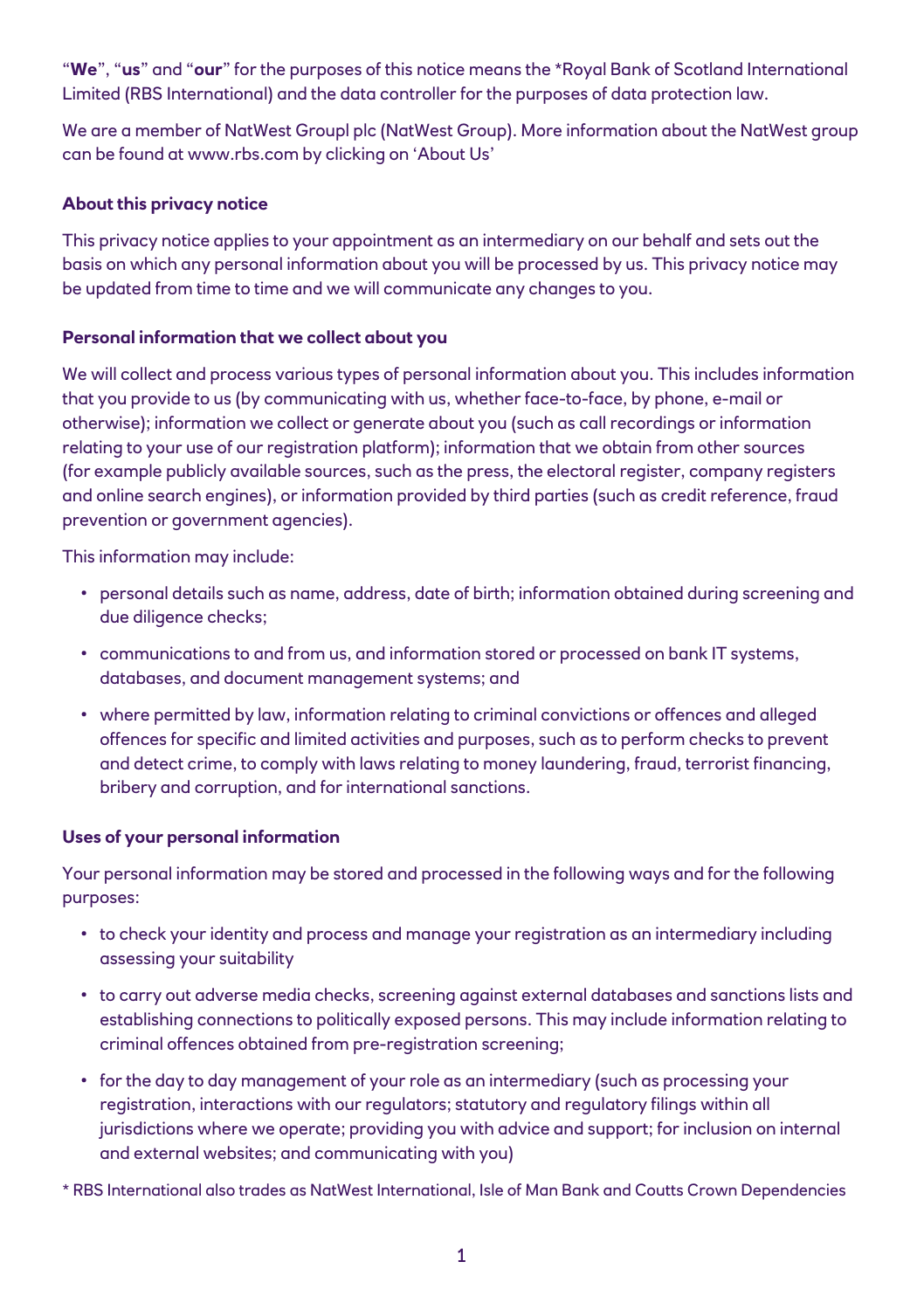- to monitor and record communications and telephone conversations between us and you. We will only undertake monitoring for preventing and detecting possible criminal activity; to ensure compliance with the bank's internal policies; to comply with local laws and regulations and to check for viruses or other threats to our IT systems. We will comply with all local laws, regulations and internal policies when doing so. Those recordings may be used by us in evidence in the event of a dispute with you or our customer with whom you are associated; and
- to provide you with the fees to which you are entitled.

We are entitled to use your personal information in these ways because:

- it is necessary for the performance of our contract with you (for example for the provision of your services and for remuneration);
- we have legal and regulatory obligations to prevent and detect crime, money laundering, fraud, terrorist financing, bribery and corruption, and to comply with international sanctions;
- the use of your personal information is necessary for our legitimate business interests (or the legitimate interests of one or more of our affiliates), in the course of running our business, or to establish, exercise and defend our legal rights; or
- where we process information relating to criminal convictions or offences, we will only do so to comply with relevant laws and regulations, to prevent or detect unlawful acts, to exercise or defend our legal rights or in connection with legal proceedings, or where we have obtained your explicit consent.

#### **Disclosure of your information to third parties**

We may need to share your personal information with colleagues in the bank (including our suppliers and other NatWest Group companies). We will take steps to ensure that the personal information is accessed only by employees that have a need to do so for the purposes described in this notice.

We may also share your personal information outside of the NatWest Group:

- with fraud prevention agencies for the purposes of confirming your identity and to comply with regulatory obligations to prevent and detect crime, money laundering and fraud;
- to third party suppliers, agents or vendors for the purposes of providing services to us, including third parties carrying out due diligence and screening checks on our behalf. These third parties will be subject to confidentiality requirements and they will only use your personal information as described in this privacy notice;
- if we sell any of our business or assets or if we are acquired by a third party, in which case we may disclose your personal information to the prospective buyer for due diligence purposes;
- courts, regulators, government bodies and similar organisations as required by law (such as the Financial Conduct Authority, Prudential Regulatory Authority, or local equivalents);
- corporate auditors and legal or other advisors; and
- to the extent required by law, for example if we are under a duty to disclose your personal information in order to comply with any legal obligation, or to establish, exercise or defend our legal rights.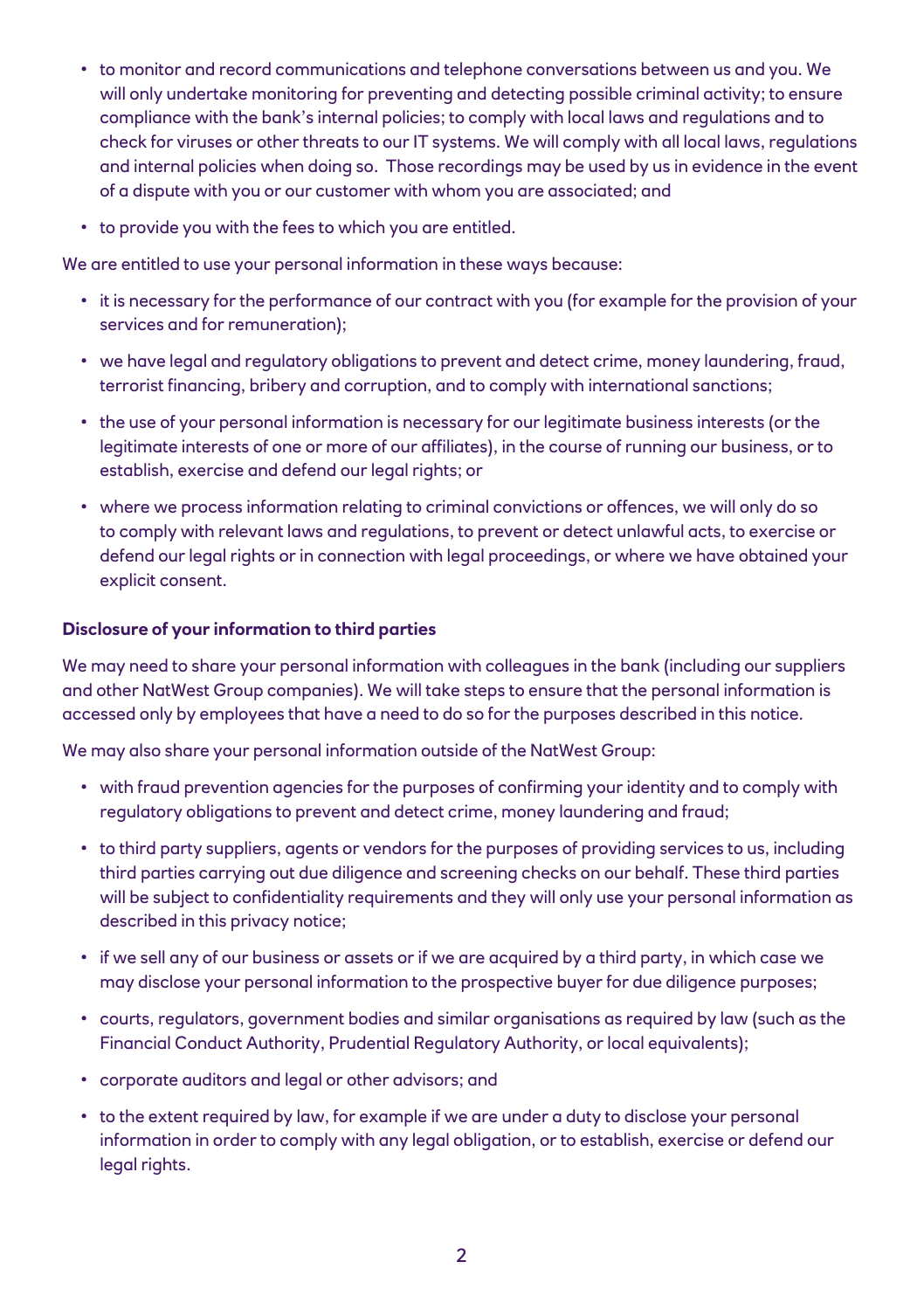#### **Transfers of personal information overseas**

We may transfer your information to organisations in other countries (including to other NatWest group companies) on the basis that anyone to whom we pass it protects it in the same way we would and in accordance with applicable laws.

In the event that we transfer information to countries outside of the European Economic Area (which includes countries in the European Union as well as Iceland, Liechtenstein and Norway), we will only do so where:

- a) the European Commission has decided that the country or the organisation we are sharing your information with will protect your information adequately;
- b) the transfer has been authorised by the relevant data protection authority; and/or
- c) we have entered into a contract with the organisation with which we are sharing your information (on terms approved by the European Commission or our own Data Protection Authority) to ensure you information is adequately

## **Retention of personal information**

Your information will be retained in line with our internal records management policies and retention schedules. How long we hold your personal information for will vary. The retention period will be determined by various criteria including the type of record in which your information is included; the purpose for which we are using it (we will need to keep the information for as long as is necessary for that purpose); and legal obligations (laws or regulation may set a minimum period for which we have to keep your personal information).

We may on exception retain your information for longer periods, particularly where we need to withhold destruction or disposal based on an order from the courts or an investigation by law enforcement agencies or our regulators. This is intended to make sure that the bank will be able to produce records as evidence, if they're needed.

# **Your rights**

You have a number of legal rights in relation to the personal information that we hold about you. These rights include:

- the right to obtain information regarding the processing of your personal information and access to the personal information which we hold about you;
- where we rely on your consent, the right to withdraw your consent to our processing of your personal information at any time. Please note, however, that we may still be entitled to process your personal information if we have another legitimate reason (other than consent) for doing so;
- in some circumstances, the right to receive some personal information in a structured, commonly used and machine-readable format and/or request that we transmit this information to a third party where this is technically feasible. Please note that this right only applies to personal information which you have provided to us;
- the right to request that we rectify your personal information if it is inaccurate or incomplete;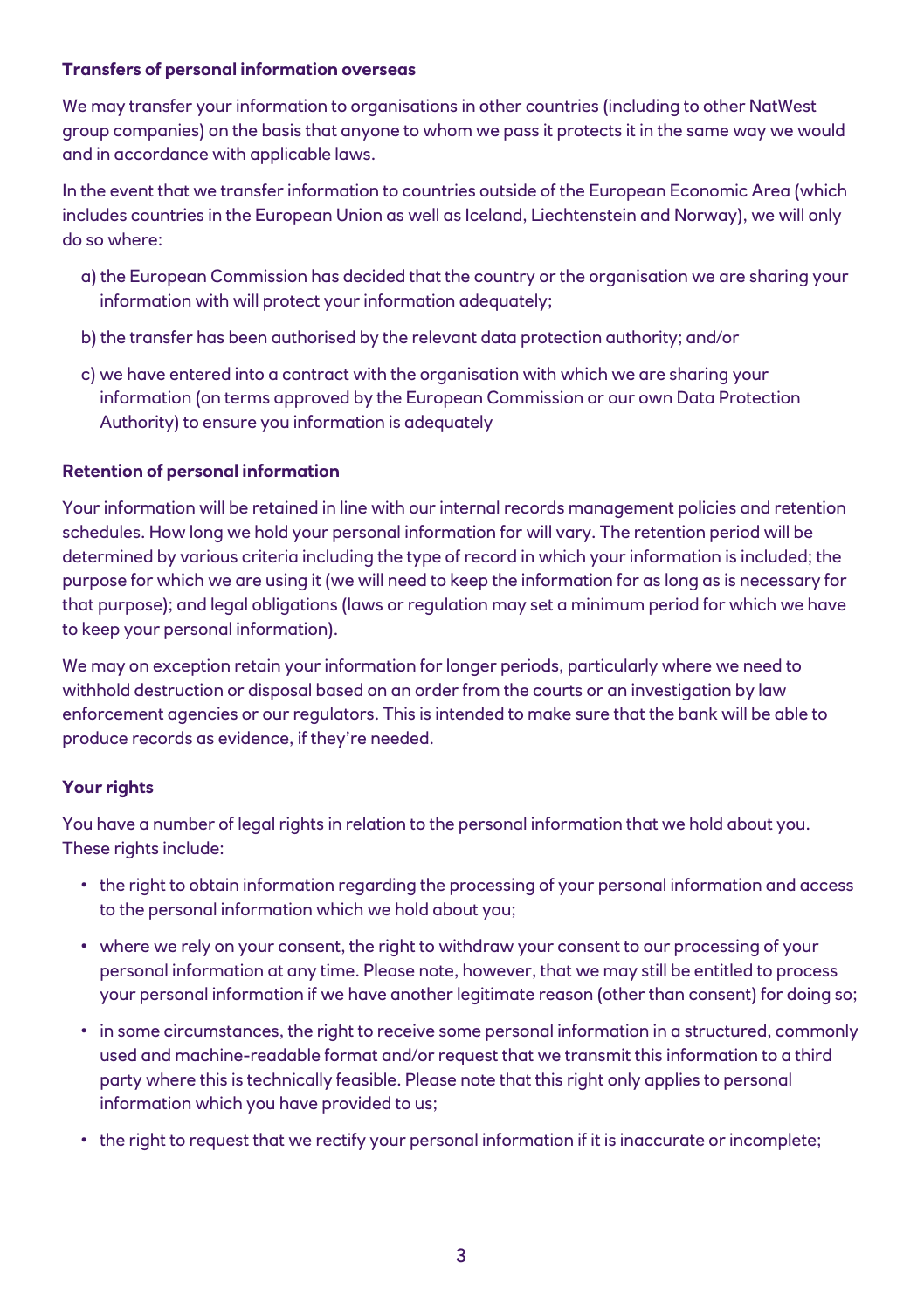- the right to request that we erase your personal information in certain circumstances. Please note that there may be circumstances where you ask us to erase your personal information but we are legally entitled, and in some cases obliged, to retain it;
- the right to object to, and the right to request that we restrict, our processing of your personal information in certain circumstances. Again, there may be circumstances where you object to, or ask us to restrict, our processing of your personal information but we are legally entitled to continue processing your personal information and / or to refuse that request; and
- the right to lodge a complaint with the data protection regulator (details of which are provided below) if you think that any of your rights have been infringed by us.

You can exercise your rights by contacting us using the details set out in the "Contacting us" section below. It is important to understand that in some cases, exercising your rights may mean that we are no longer able to use your services.

If you wish to raise a complaint on how we have handled your personal information, you can contact our Data Protection Officer who will investigate the matter. We hope that we can address any concerns you may have, but you can always contact the relevant data protection authority. For more information please visit:

- Jersey: www.dataci.je
- Guernsey: www.dataci.gg
- Isle of Man: www.inforights.im
- Gibraltar: www.gra.gi

#### **Contacting us**

If you would like further information on the collection, use, disclosure, transfer or processing of your personal information or the exercise of any of the rights listed above, you can:

- Visit any of our branches and speak to one of our staff or your usual Relationship point of contact.
- Contact our Data Protection Officer at dpo@rbsint.com Please note that additional personal information should not be included in this message for security reasons.